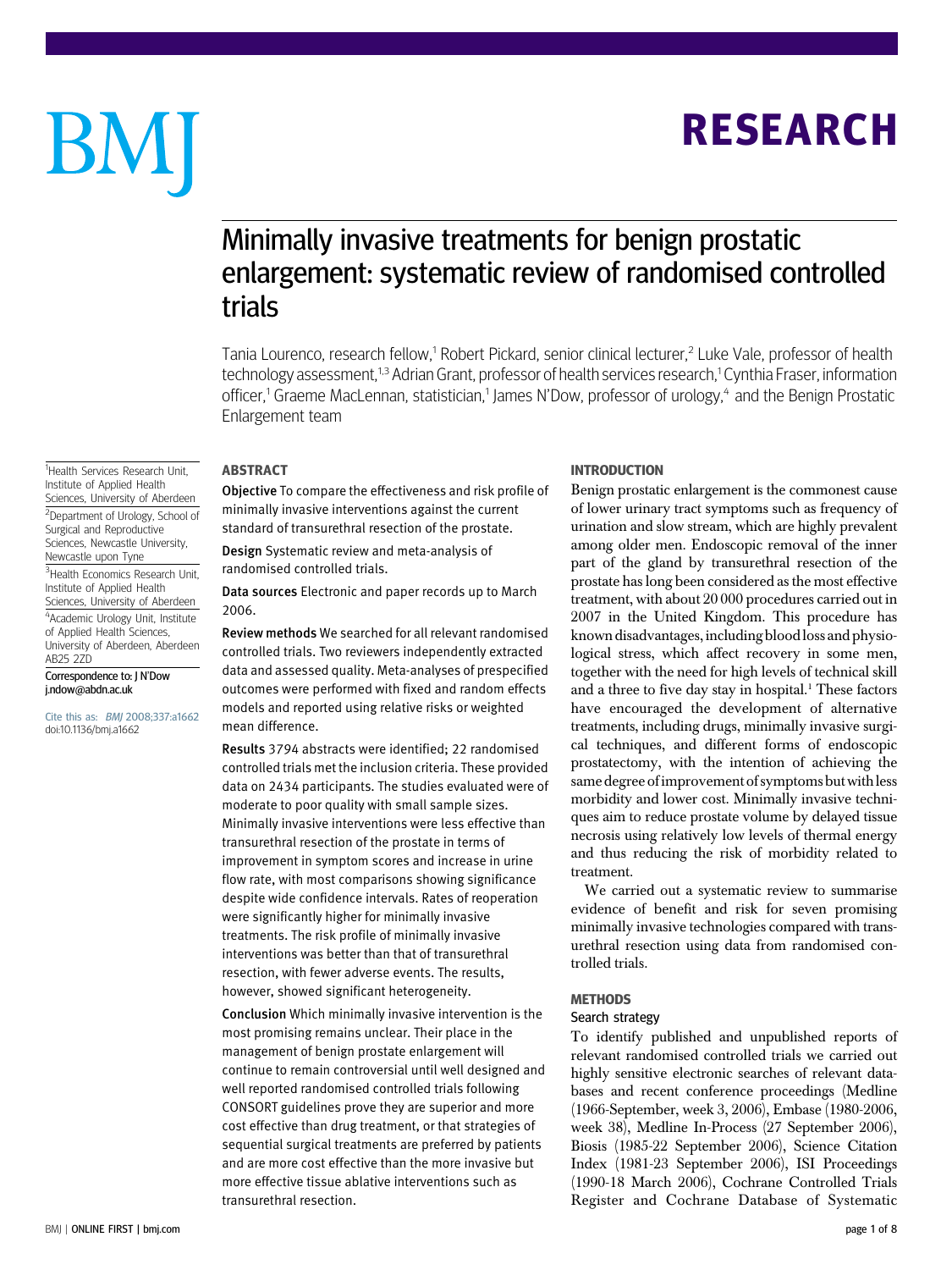Reviews (Cochrane Library, Issue 1, 2006), Database of Abstracts of Reviews of Effectiveness (March 2006), HTA Database (March 2006), National Research Register (Issue 1, 2006), Clinical Trials (March 2006), Current Controlled Trials (March 2006), and proceedings of the European Association of Urology, American Urological Association and the British Association of Urological Surgeons). We defined minimally invasive treatments as those that reduce prostate volume by delayed tissue necrosis using low energy heating devices. Searches were not restricted by year of publication or language and included abstracts from conference proceedings. Reference lists of all included studies were scanned to identify additional potentially relevant studies. Full details of the search strategies used are available from the authors on request. Two reviewers (from TL and Angela Coutts or Susan Wong or Ghulam Nabi) independently screened the titles and abstracts of identified papers, and full text copies of all potentially relevant studies were obtained.

#### Selection and study characteristics

We included randomised controlled trials if they compared minimally invasive interventions for benign prostatic enlargement with transurethral resection of the prostate. We excluded trials reporting on men without a clinical diagnosis of benign prostatic enlargement and comparisons against conservative management. The table shows the interventions considered (table A on bmj.com provides full descriptions of the treatments). The primary outcome measure was change in symptom score 12 months after surgery, measured by the international prostate symptom score or the American Urological Association symptom index—these were considered equivalent and we therefore combined trials using these instruments. The international prostate symptom score/American Urological Association symptom questionnaire asks men to rate four voiding symptoms (poor stream, intermittent flow, straining, incomplete emptying) and three storage symptoms (frequency, nocturia, urgency) on a scale from  $0$  (not present) to 5 (severe) to give a total score ranging from 0 to 35, with severity of symptoms defined as mild (0-7), moderate (8-19), or severe (20- 35).

Secondary outcomes were improvement in quality of life and increase in peak urine flow rate (for effectiveness); blood transfusion, urinary incontinence, urinary retention, urethral stricture, urinary tract infection, retrograde (loss of) ejaculation, erectile dysfunction (for morbidity); and duration of operation, length of hospital stay, and need for reoperation (for descriptors of care). We considered all reports of prespecified complications regardless of their timing. As separate reporting of stenosis of the bladder neck and urethral stricture was inconsistent we combined these complications.

#### Validity assessment and data abstraction

Two reviewers (as above), independently assessed the quality of methods of the full text studies using an

assessment tool drawing on the schema suggested by the National Health Service Centre for Reviews and Dissemination,<sup>2</sup> Verhagen et al,<sup>3</sup> Downs and Black,<sup>4</sup> and the generic appraisal tool for epidemiology. Judgments on quality were based on the qualitative assessment of the number and type of criteria met by individual studies.

The two reviewers recorded details of methods, interventions, participants' characteristics, and outcomes on a data extraction form. Any differences that could not be resolved through discussion were decided by an arbiter. For trials with multiple publications we included only the most complete report for each outcome.

#### Quantitative data synthesis

For meta-analysis we combined dichotomous outcome data using the Mantel-Haenszel relative risk method. For continuous outcomes we used inverse variance weighted mean differences and 95% confidence intervals. We intended to report results using a fixed effects model throughout, but we had to use a random effects model for symptom score and peak urine flow rate because of statistical heterogeneity, explored by  $\chi^2$  tests and  $I^2$  statistics. We used the standard Cochrane software RevMan 4.2.8 for meta-analyses.

#### **RESIII TS**

The initial search generated 3794 reports, of which 621 were selected for full assessment (see fig A on bmj.com). Fifty four reports describing 22 trials met the eligibility criteria (table).

We classed the 22 full text randomised controlled trialsw1-w22 as being moderate or poor quality (see table B on bmj.com). Only eight studies  $(36\%)^{\rm w6 \, w11 \, w12 \, w14 \, w16 \, w18}$ w<sup>21</sup> explicitly stated that an intention to treat analysis was performed and in seven of these, this was compromised by failure to include the total number of participants in each arm at subsequent follow-up assessments. $^{\rm w6 \, w12 \, w14-}$ w<sup>16 w18 w21</sup> A further trial was compromised by allowing substitution of patients who failed to complete their assigned treatment or did not attend for follow-up. $w<sup>1</sup>$ None of the trials provided information on whether the interventions were undertaken by someone experienced in performing the procedure, and some studies were unclear about how many patients were assessed at each follow-up. Trial setting and baseline characteristics of the patients, such as disease severity measured by international prostate symptom score, varied across the included trials. Types of laser and delivery mode of laser coagulation also varied (see table C on bmj.com). The eligible trials included 24 relevant comparisons involving 2434 participants. We could not assess differences in outcome between transurethral resection and high intensity focused ultrasound, water thermotherapy, and transurethral ethanol ablation of prostate because of the lack of data.

#### Quantitative data synthesis

Symptom scores—Results from studies reporting change in symptom score from baseline to 12 months showed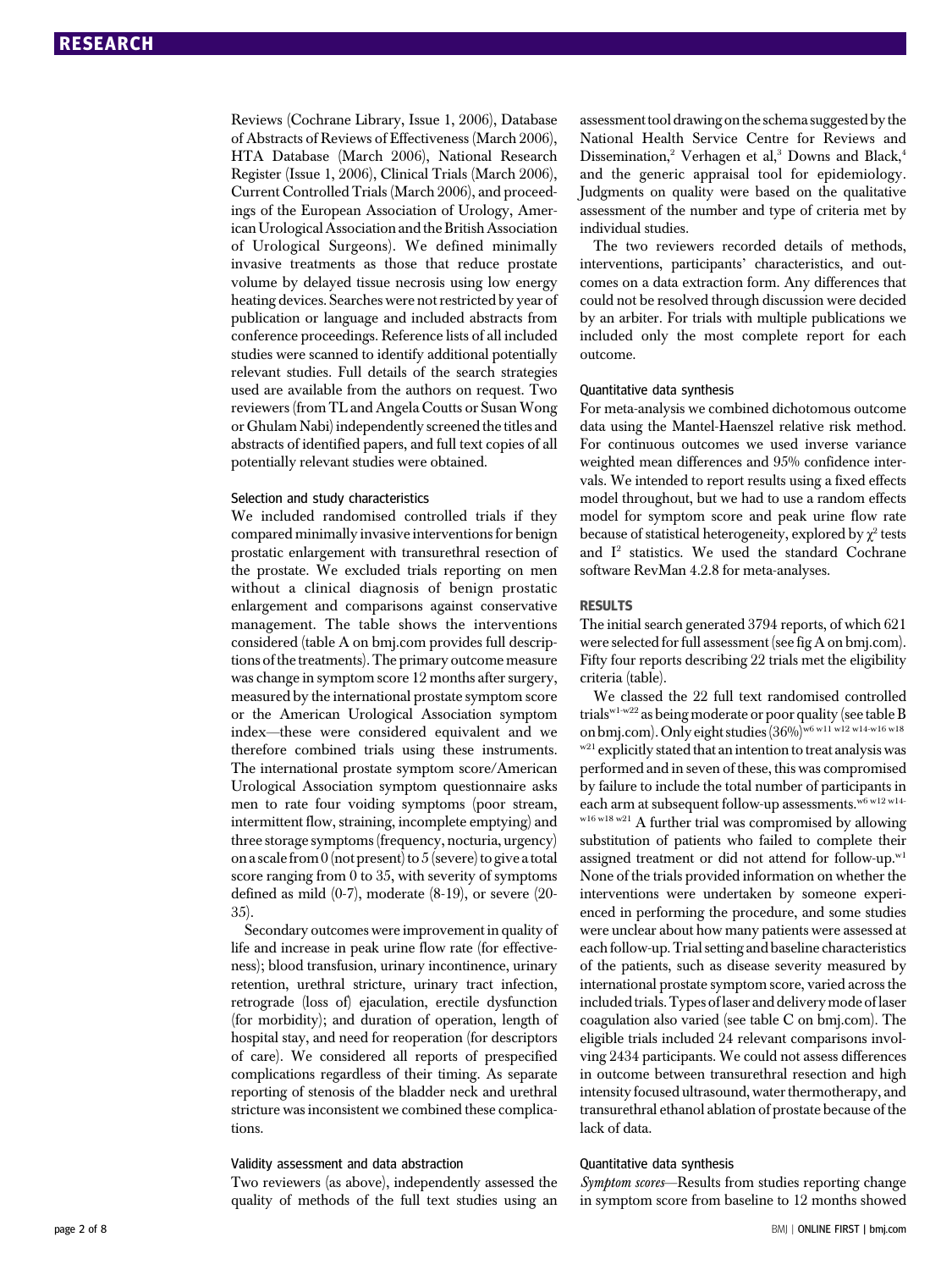| Study                                        | Comparators              | No of<br>participants | Age (years) | Symptom<br>score* | Qmax ml/s        | Residual<br>volume (ml) | <b>Prostate size</b><br>(m <sub>l</sub> ) |
|----------------------------------------------|--------------------------|-----------------------|-------------|-------------------|------------------|-------------------------|-------------------------------------------|
| Ahmed 1997 <sup>w1</sup>                     | TUMT v TURP              | 30/30                 | 69/69       | 18.5/18.4         | 10.1/9.5         | 94/109                  | 37/46                                     |
| Dahlstrand 1993 <sup>w2</sup>                | TUMT v TURP              | 39/40                 | 68/70       | 11.2†/13.3†       | 8.0/7.9          | 105/116                 | 33/37                                     |
| Dahlstrand 1995 <sup>w3</sup>                | TUMT v TURP              | 37/32                 | 67/70       | 12.1+/13.6+       | 8.6/8.6          | 194/1104                | 43‡/45‡                                   |
| D'Ancona 1998 <sup>w4</sup>                  | TUMT v TURP              | 31/21                 | 69/69       | 18.3/16.7         | 9.3/9.3          | 49/91                   | 43/45                                     |
| De la Rosette<br>2003 <sup>w5</sup>          | TUMT v TURP              | 78/66                 | 67/66       | 20.0/20.0         | 9.2/8.0          | 65/91                   | 51/52                                     |
| Wagrell 2002 <sup>w6</sup>                   | TUMT v TURP              | 99/46                 | 67/69       | 21.0/20.4         | 7.6/7.8          | 106/94                  | 49/53                                     |
| Cimentepe 2003 <sup>w7</sup>                 | TUNA v TURP              | 26/33                 | 60/63       | 22.9/24.1         | 9.8/9.2          | 67/76                   | 46/49                                     |
| Hill 2004 <sup>w8</sup>                      | TUNA v TURP              | 65/56                 | 66/66       | 23.9/24.1         | 8.8/8.8          | 92/83                   | 36/36                                     |
| Hindley 2001 <sup>w9</sup>                   | TUNA v TURP              | 25/25                 | 66§/71§     | 22§/20§           | 8.5/9.0          | 55/74                   | NR/NR                                     |
| Kim 2006 <sup>w10</sup>                      | TUNA v TURP              | 110/110               | 66/67       | 20.8/24.0         | 7.0/11.9         | 257/187                 | 41/44                                     |
| Kim 2006 <sup>w10</sup>                      | TEAP v TURP              | 94/110                | 66/67       | 19.5/24.0         | 7.2/11.9         | 126/187                 | 36/44                                     |
| Aliaga 1998 <sup>w11</sup>                   | Laser coagulation v TURP | 18/21                 | <b>NR</b>   | 25.5/24.2         | 7.0/8.3          | 77/89                   | 20-60 g/20-60 g                           |
| Chacko<br>$2001w12$ (Clasp<br>study)         | Laser coagulation v TURP | 74/74                 | 74/73       | 17.6/19.4         | <b>NR</b>        | <b>NR</b>               | <b>NR</b>                                 |
| Costello 1995 <sup>w13</sup>                 | Laser coagulation v TURP | 34/37                 | 68/68       | <b>NR</b>         | 8.76/9.48        | <b>NR</b>               | 30/34                                     |
| Cowles 1995 <sup>w14</sup>                   | Laser coagulation v TURP | 56/59                 | 65/67       | 18.7/20.8         | 8.9/9.5          | 163/207                 | 42/39                                     |
| Donovan 2000 <sup>w15</sup><br>(Clasp study) | Laser coagulation v TURP | 117/117               | 67/66       | 19.1/19.2         | 10.4/10.3        | 124/104                 | 41/38                                     |
| Gujral<br>$2000^{w16}$ (Clasp<br>study)      | Laser coagulation TURP   | 38/44                 | 70/70       | 20.9/19.5         | 11.2/8.5         | 438/545                 | 41§/50§                                   |
| Kabalin 1995 <sup>w17</sup>                  | Laser coagulation v TURP | 13/12                 | 65/69       | 20.9/18.8         | 8.5/9.0          | 236/291                 | 24‡/17‡                                   |
| Kim 2006 $w10$                               | Laser coagulation v TURP | 89/110                | 69/67       | 21.1/24.0         | 8.6/11.9         | 219/187                 | 43/44                                     |
| Kursh 2003 <sup>w18</sup>                    | Laser coagulation v TURP | 37/35                 | 68/69       | 24.0§/23.0§       | $9.2$ §/ $9.1$ § | 81§/87§                 | 41§/40§                                   |
| Liedberg 2003 <sup>w19</sup>                 | Laser coagulation TURP   | 20/11                 | NR/NR       | 19§/17§           | $8$ §/ $8$ §     | 96§/117§                | 49§/47§                                   |
| Mårtenson 1999 <sup>w20</sup>                | Laser coagulation v TURP | 30/14                 | 345/345     | 21.7/21.6         | 7.3/9.3          | 116/88                  | 46/50                                     |
| McAllister 2000 <sup>w21</sup>               | Laser coagulation v TURP | 76/75                 | 68/68       | 18.1/18.2         | 9.6/10.0         | 113/120.7               | <b>NR</b>                                 |
| Suvakovic 1996 <sup>w22</sup>                | Laser coagulation v TURP | 10/10                 | 67/66       | 15.7/18.8         | 10.5/11.1        | 47/162                  | 24 g/22 g                                 |

Details of 22 included studies (22 trials with 24 relevant comparisons) and summary of baseline characteristics (means or medians)

NR=not reported; TUMT=transurethral microwave thermotherapy; TUNA=transurethral needle ablation; TEAP=transurethral ethanol ablation of prostate. \*International prostate symptom score/American Urological Association symptom index.

†Madsen score. ‡Prostate length (mm).

§Median.

significant heterogeneity so we carried out random effect meta-analyses (fig 1). There was generally less improvement in symptom score for patients who underwent transurethral microwave treatment, transurethral needle ablation, and laser coagulation than transurethral resection of the prostate (table D on bmj.com): weighted mean difference 2.26, 95% confidence interval −0.38 to 4.91, P=0.09, after transurethral microwave treatment; mean difference 3.90, 1.27 to 6.53, P=0.004, after transurethral needle ablation; weighted mean difference 3.01, −1.06 to 7.07, P=0.15, after laser coagulation.

Peak urine flow rate—The results for peak urine flow rate at 12 months were generally consistent with those for symptom scores (fig 1). Results of four trials that presented data that could not be included in the metaanalysis were consistent with these findings: weighted mean difference −5.08, −8.32 to −1.83, P=0.002, after transurethral microwave treatment; −9.04, −14.68 to −3.40 , P=0.002, after transurethral needle ablation; −5.50, −9.86 to −1.13, P=0.01, after laser coagulation. Quality of life-Two,<sup>w5 w6</sup> four,<sup>w7-w10</sup> and six<sup>w10 w12 w15</sup>

w16 w18 w20 studies comparing transurethral resection with

transurethral microwave treatment, transurethral needle ablation, and laser coagulation, respectively, reported on quality of life using various instruments. Scores after these interventions were generally poorer than after transurethral resection, but we could not undertake a formal meta-analysis (see table D on bmj.com).

Blood transfusion—Blood transfusion was less common after minimally invasive treatments than after transurethral resection (fig 2): relative risk 0.11, 95% confidence interval 0.01 to 1.98, P=0.13, after transurethral microwave treatment; 0.05, 0.01 to 0.32, P=0.002, after transurethral needle ablation; 0.11, 0.04 to 0.26, P<0.001, after laser coagulation). No patients undergoing transurethral microwave treatment or transurethral needle ablation required a blood transfusion.

Urinary retention—Laser coagulation was associated with a higher rate of urinary retention than transurethral resection (12.9% v 5.3%, relative risk 2.31, 1.11 to 4.80, P=0.02). No significant differences were seen between transurethral resection and transurethral microwave treatment or transurethral needle ablation (fig 2).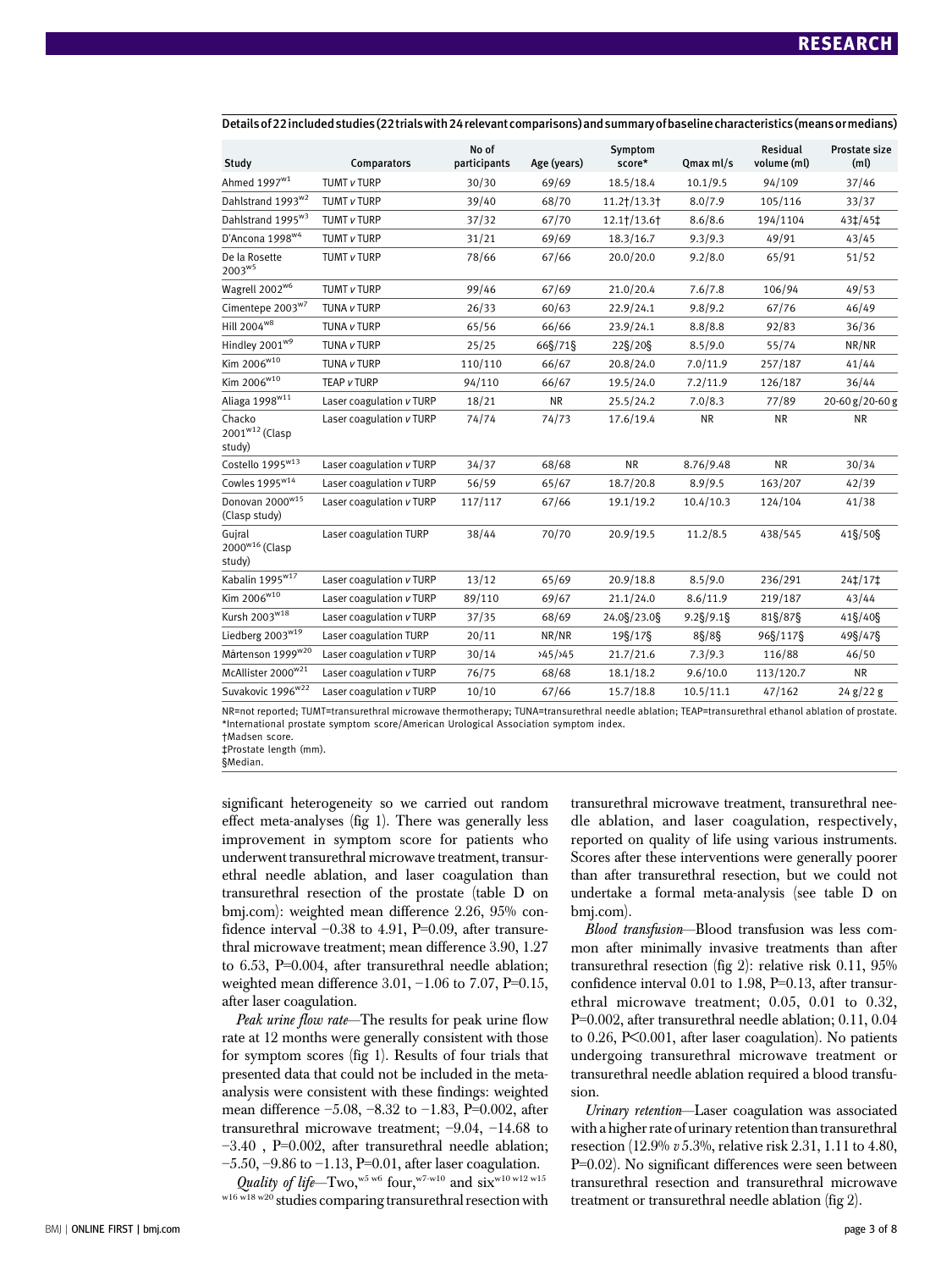| <b>Symptom score</b>                                                  | No in<br>group | <b>Intervention</b><br>Mean (SD) | No in<br>group | <b>TURP</b><br>Mean (SD) |                               | <b>Random effects</b><br><b>Weighted mean</b> |              |                |
|-----------------------------------------------------------------------|----------------|----------------------------------|----------------|--------------------------|-------------------------------|-----------------------------------------------|--------------|----------------|
| <b>Transurethral microwave treatment</b>                              |                |                                  |                |                          |                               | difference (95% CI)                           |              |                |
| D'Ancona 1998 <sup>w4</sup>                                           | 27             | 5.00(2.70)                       | 17             | 3.40(2.20)               |                               |                                               |              |                |
| Wagrell 2002 <sup>w6</sup>                                            | 93             | 7.20(6.20)                       | 43             | 7.10(6.60)               |                               |                                               |              |                |
| De la Rosette 2003 <sup>w5</sup>                                      | 58             | 8.10(6.00)                       | 48             | 3.20(3.00)               |                               |                                               |              |                |
| Total (95% Cl): 2.26 (-0.38 to 4.91), P=0.09, $1^2$ =84.1%            | 178            |                                  | 108            |                          |                               |                                               |              |                |
| <b>Transurethral needle ablation</b>                                  |                |                                  |                |                          |                               |                                               |              |                |
| Hill 2004 <sup>w8</sup>                                               | 56             | 11.70 (7.48)                     | 44             | 7.80(5.96)               |                               |                                               |              |                |
| Total (95% Cl): 3.90 (1.27 to 6.53), P=0.004                          | 56             |                                  | 44             |                          |                               |                                               |              |                |
| <b>Laser coagulation</b>                                              |                |                                  |                |                          |                               |                                               |              |                |
| Kabalin 1995 <sup>w17</sup>                                           | 10             | 4.30(4.11)                       | 10             | 6.30(3.48)               |                               |                                               |              |                |
| Martenson 1999w20                                                     | 21             | 12.40 (7.70)                     | 10             | 3.50(2.90)               |                               |                                               |              |                |
| McAllister 2000 <sup>w21</sup>                                        | 75             | 7.70(6.18)                       | 75             | 5.10(5.74)               |                               |                                               |              |                |
| Suvakovic 1996 <sup>w22</sup>                                         | 9              | 10.00 (4.90)                     | 9              | 7.20(6.10)               |                               |                                               |              |                |
| Total (95% Cl): 3.01 (-1.06 to 7.07), P=0.15, I <sup>2</sup> =83.4%   | 115            |                                  | 104            |                          |                               |                                               |              |                |
|                                                                       |                |                                  |                |                          | $-5$<br>$-10$                 | $\Omega$                                      | 5            | 10             |
|                                                                       |                |                                  |                |                          | <b>Favours</b>                |                                               |              | <b>Favours</b> |
| Peak urine flow (ml/sec)                                              |                |                                  |                |                          | intervention                  |                                               |              | <b>TURP</b>    |
| <b>Transurethral microwave treatment</b>                              |                |                                  |                |                          |                               |                                               |              |                |
| D'Ancona 1998 <sup>w4</sup>                                           | 27             | 17.10 (7.80)                     | 17             | 19.30 (10.70)            |                               |                                               |              |                |
| Dahistrand 1995 <sup>w3</sup>                                         | 33             | 12.60 (3.90)                     | 31             | 18.90 (6.00)             |                               |                                               |              |                |
| Wagrell 2002 <sup>w6</sup>                                            | 73             | 13.30 (6.00)                     | 31             | 15.20 (7.80)             |                               |                                               |              |                |
| De la Rosette 2003 <sup>w5</sup>                                      | 58             | 14.90 (7.20)                     | 48             | 23.80 (10.40)            |                               |                                               |              |                |
| Total (95% Cl): 5.08 (-8.32 to -1.83), P=0.002, l <sup>2</sup> =71.5% | 191            |                                  | 127            |                          |                               |                                               |              |                |
| <b>Transurethral needle ablation</b>                                  |                |                                  |                |                          |                               |                                               |              |                |
| Hill 2004 <sup>w8</sup>                                               | 53             | 14.60 (7.28)                     | 43             | 21.10 (8.50)             |                               |                                               |              |                |
| Hindley 2001 <sup>w9</sup>                                            | 19             | 9.70(5.00)                       | 19             | 22.00 (10.30)            |                               |                                               |              |                |
| Total (95% Cl): -9.04 (-14.68 to -3.40), P=0.002, $1^2$ =71.5% 72     |                |                                  | 62             |                          |                               |                                               |              |                |
| <b>Laser coagulation</b>                                              |                |                                  |                |                          |                               |                                               |              |                |
| Kabalin 1995w17                                                       | 11             | 20.50 (4.74)                     | 10             | 21.60 (6.96)             |                               |                                               |              |                |
| Martenson 1999w20                                                     | 30             | 11.90(5.50)                      | 14             | 25.40 (11.10)            |                               |                                               |              |                |
| McAllister 2000 <sup>w21</sup>                                        | 76             | 15.40 (8.01)                     | 75             | 21.80 (14.58)            |                               |                                               |              |                |
| Suvakovic 1996w22                                                     | 10             | 12.60 (3.70)                     | 9              | 15.20 (2.70)             |                               |                                               |              |                |
| Total (95% Cl): -5.50 (-9.86 to -1.13), P=0.01, l <sup>2</sup> =76.1% | 127            |                                  | 108            |                          |                               |                                               |              |                |
|                                                                       |                |                                  |                |                          | $-5$<br>$-10$                 | $\Omega$                                      | 5            | 10             |
|                                                                       |                |                                  |                |                          | <b>Favours</b><br><b>TURP</b> |                                               | intervention | <b>Favours</b> |

Fig 1 <sup>|</sup> Symptom scores (international prostate symptom score or American Urological Association symptom index) and peak urine flow rate at 12 months (TURP=transurethral resection of prostate)

Strictures—Men undergoing a minimally invasive treatment had a lower risk of developing strictures (0.6% v 6.5%, relative risk 0.20, 0.05 to 0.75, P=0.02, after transurethral microwave treatment;  $0.5\%$  v  $6.8\%$ , 0.14, 0.03 to 0.62, P=0.009, after transurethral needle ablation; 0.9% v 8.6%, 0.18, 0.06 to 0.56, P=0.003, after laser coagulation) (see fig B on bmj.com).

Incontinence—The risk of postoperative incontinence was lower after transurethral needle ablation and laser coagulation than after transurethral resection (0.9% v 8.0%, relative risk 0.16, 0.05 to 0.51, P=0.002; 0% v 3.9%, 0.16, 0.04 to 0.71, P=0.02, respectively), while there was no significant difference after transurethral microwave treatment (4.9% v 8.3%, 0.61, 0.30 to 1.26, P=0.18) (see fig B on bmj.com).

Urinary tract infection—There was no significant difference in rates of urinary tract infection after transurethral microwave treatment and transurethral needle ablation compared with transurethral resection  $(6.7\% \text{ v } 7.5\%; 1.05, 0.53 \text{ to } 2.08, \text{ P=0.90, after})$  transurethral microwave treatment;  $10.3\%$  v  $7.0\%$ ; 1.42, 0.69 to 2.91, P=0.34, after transurethral needle ablation). The rate of postoperative urinary tract infection, however, was higher in patients after laser coagulation (14.8% v 6.9%; 1.84, 1.22 to 2.79, P=0.004) (see fig B on bmj.com).

Sexual dysfunction—Men undergoing a minimally invasive treatment were less likely to experience loss of ejaculation compared with those having transurethral resection. Also, after transurethral needle ablation or laser coagulation sexually active men had a lower risk of experiencing erectile dysfunction, but the difference between transurethral microwave treatment and transurethral resection was not significant (fig 3).

Descriptors of care—Compared with transurethral resection, transurethral needle ablation procedures were longer and laser coagulation procedures shorter (fig 4). We had insufficient data to assess differences in duration of operation between transurethral microwave treatment and transurethral resection. Hospital stay was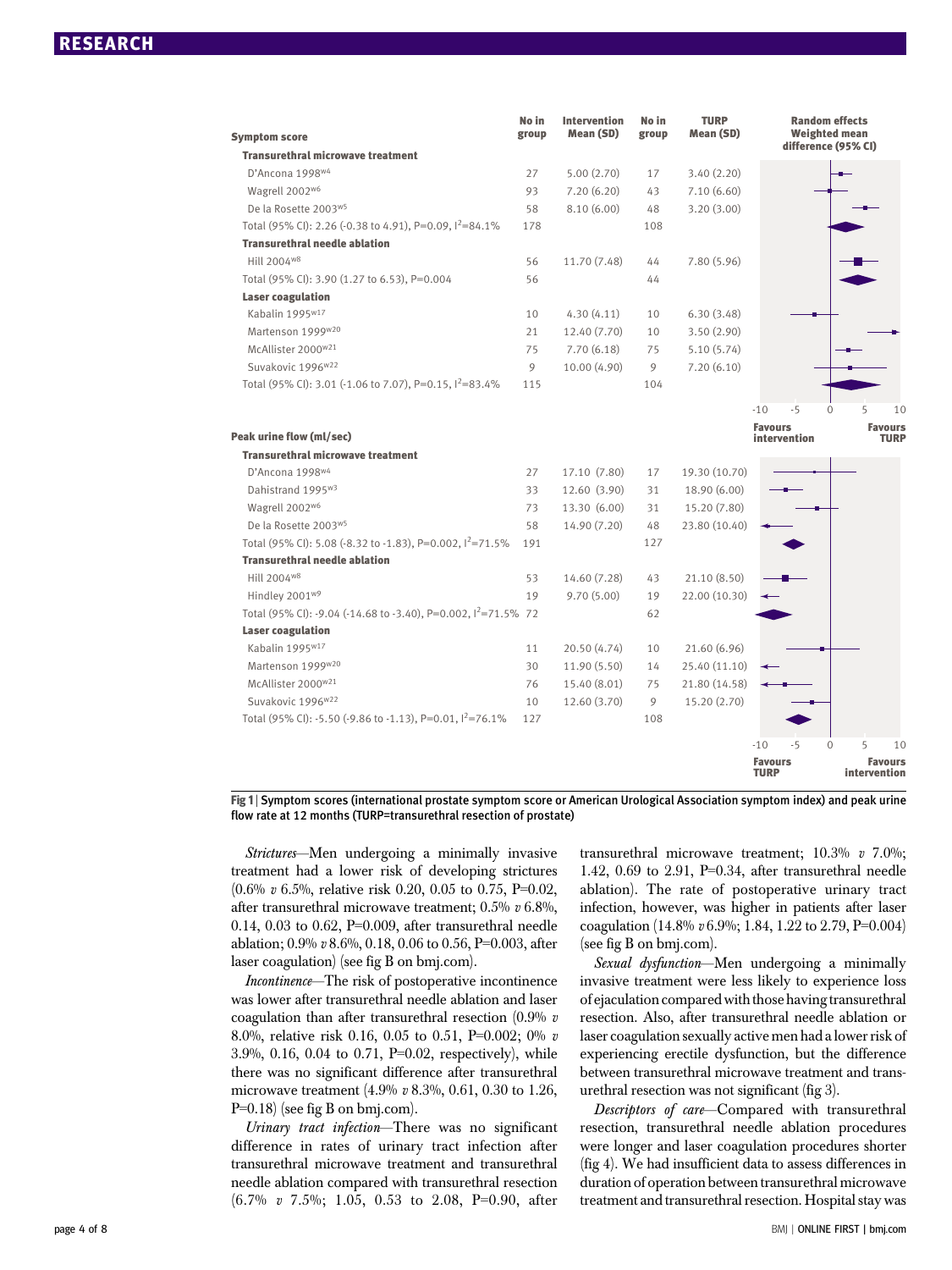|                                                                  | <b>Intervention TURP</b> |        | <b>Relative risk</b>                  |
|------------------------------------------------------------------|--------------------------|--------|---------------------------------------|
| <b>Blood transfusion</b>                                         |                          |        | (fixed) (95% CI)                      |
| <b>Transurethral microwave treatment</b>                         |                          |        |                                       |
| Ahmed 1997 <sup>w1</sup>                                         | 0/30                     | 4/30   |                                       |
| D'Ancona 1998 <sup>w4</sup>                                      | 0/31                     | 0/21   |                                       |
| Dahistrand 1995 <sup>w3</sup>                                    | 0/37                     | 0/32   |                                       |
| Total (95% Cl): 0.11 (0.01 to 1.98), P=0.13                      | 0/98                     | 4/83   |                                       |
| <b>Transurethral needle ablation</b>                             |                          |        |                                       |
| Cimentepe 2003 <sup>w7</sup>                                     | 0/26                     | 0/33   |                                       |
| Hindley 2001 <sup>w9</sup>                                       | 0/20                     | 3/22   |                                       |
| Kim 2006 <sup>w10</sup>                                          | 0/100                    | 19/101 |                                       |
| Total (95% Cl): 0.05 (0.01 to 0.32), P=0.002, $1^2$ =0%          | 0/146                    | 22/156 |                                       |
| <b>Laser coagulation</b>                                         |                          |        |                                       |
| Aliaga 1998 <sup>w11</sup>                                       | 0/18                     | 1/21   |                                       |
| Chacko 2001 <sup>w12</sup>                                       | 0/74                     | 4/74   |                                       |
| Costello 1995 <sup>w13</sup>                                     | 0/34                     | 3/37   |                                       |
| Cowles 1995 <sup>w14</sup>                                       | 0/56                     | 2/59   |                                       |
| Donovan 2000w15                                                  | 1/117                    | 1/117  |                                       |
| Gujral 2000 <sup>w16</sup>                                       | 0/38                     | 3/44   |                                       |
| Kabalin 1995w17                                                  | 0/13                     | 1/12   |                                       |
| Kim 2006 <sup>w10</sup>                                          | 0/89                     | 19/101 |                                       |
| Kursh 2003 <sup>w18</sup>                                        | 0/35                     | 0/35   |                                       |
| Martenson 1999w20                                                | 0/30                     | 0/14   |                                       |
| McAllister 2000 <sup>w21</sup>                                   | 0/76                     | 12/75  |                                       |
| Total (95% Cl): 0.11 (0.04 to 0.26), P<0.001, l <sup>2</sup> =0% | 1/580                    | 46/589 |                                       |
| <b>Urinary retention</b>                                         |                          |        |                                       |
| <b>Transurethral microwave treatment</b>                         |                          |        |                                       |
| Wagrell 2002 <sup>w6</sup>                                       | 20/100                   | 7/51   |                                       |
| De la Rosette 2003 <sup>w5</sup>                                 | 2/66                     | 0/66   |                                       |
| Total (95% CI): 1.64 (0.77 to 3.50), P=0.20, $I^2=0\%$           | 22/166                   | 7/117  |                                       |
| <b>Transurethral needle ablation</b>                             |                          |        |                                       |
| Cimetepe 2003 <sup>w7</sup>                                      | 1/26                     | 0/33   |                                       |
| Hindley 2001 <sup>w9</sup>                                       | 1/20                     | 0/22   |                                       |
| Kim 2006 <sup>w10</sup>                                          | 4/100                    | 4/101  |                                       |
| Total (95% CI): 1.48 (0.49 to 4.52), P=0.49, I <sup>2</sup> =0%  | 6/146                    | 4/156  |                                       |
| <b>Laser coagulation</b>                                         |                          |        |                                       |
| Cowles 1995 <sup>w14</sup>                                       | 17/56                    | 5/59   |                                       |
| Kim 2006 <sup>w10</sup>                                          | 2/89                     | 4/101  |                                       |
| Suvakovic 1996w22                                                | 1/10                     | 0/10   |                                       |
| Total (95% CI): 2.31 (1.11 to 4.80), P=0.02, $I^2$ =44.3% 20/155 |                          | 9/170  |                                       |
|                                                                  |                          |        | $0.001$ $0.01$ $0.1$ 1<br>10 100 1000 |
|                                                                  |                          |        | <b>Favours</b><br><b>Favours</b>      |
|                                                                  |                          |        | <b>TIIRP</b><br>intervention          |

Fig 2 <sup>|</sup> Blood transfusion and urinary retention after interventions (TURP=transurethral resection of prostate)

> on average one day shorter for laser coagulation than for transurethral resection (95% confidence interval −1.68 to −0.98 days, P<0.001) (fig 5). This was consistent with results from other trials with data unsuitable for metaanalysis. Concerning transurethral needle ablation, two studies favoured transurethral resection of the prostate w<sup>7</sup> w<sup>9</sup> and one favoured transurethral needle ablation.<sup>w10</sup> Patients undergoing transurethral microwave treatment were generally treated as day cases and therefore hospital stay was clearly longer for transurethral resection. The need for reoperation was more common after a minimally invasive procedure (10.2%  $v$  4.8%, 2.01, 0.96 to 4.18, P=0.06, after transurethral microwave treatment; 6.2% *v* 0.5%, 6.89, 1.58 to 29.95, P=0.01, after transurethral needle ablation;  $7.9\%$   $v2.0\%$ ,

### **DISCUSSION**

## Principle findings

A single minimally invasive treatment of benign prostatic enlargement with transurethral microwave treatment, transurethral needle ablation, or laser coagulation results in improvement of symptoms at 12 months, but this is markedly inferior to that seen after transurethral resection of the prostate and in some trials is associated with significantly less improvement in quality of life. In our systematic review this difference in subjective treatment response was mirrored by the much smaller increase in peak urinary flow rate after a minimally invasive treatment, signifying reduced urodynamic benefit. The risk profile of minimally invasive interventions was generally superior to transurethral resection, with fewer adverse events in terms of the need for a blood transfusion, development of strictures, and urinary incontinence, but the risk of reoperation within the relatively short follow-up periods reported was between two and seven times higher than for transurethral resection. Overall, our findings do not support a change in surgical treatment of benign prostatic enlargement away from the current standard of transurethral resection. On an individual basis, however, personal preference will influence choice of procedure and some patients might trade-off the lower efficacy and higher risk of reoperation for the decreased morbidity seen with minimally invasive treatment options.

### Meaning of the study (possible mechanism and implications for policy and practice)

Although improvements in symptoms after minimally invasive treatments was inferior to transurethral resection of the prostate, it still represents a considerable treatment effect given that a reduction of more than 3 points in the international prostate symptom score is of noticeable benefit for men with benign prostatic enlargement.<sup>5</sup> It might be better to use these techniques earlier in the treatment algorithm, possibly as alternatives to long term drug treatment with α adrenergic blockers or 5-α reductase inhibitors. One randomised controlled trial showed superior efficacy in terms of symptom scores, peak urine flow rate, and quality of life with single transurethral microwave treatment at six months after treatment compared with terazocin, an α adrenergic antagonist.<sup>6</sup> The closer equivalence with drug treatment is also indicated by the substantially lower improvement in peak flow rate compared with transurethral resection, which is likely to reflect the smaller quantity of prostate tissue ablated. The potential benefits of this treatment strategy, however, require further evaluation given the greater risk of potentially serious adverse events such as infection and urinary retention and the need for more focused selection of patients compared with drug treatment.

Minimally invasive treatments for benign prostatic enlargement were originally conceived as an attempt to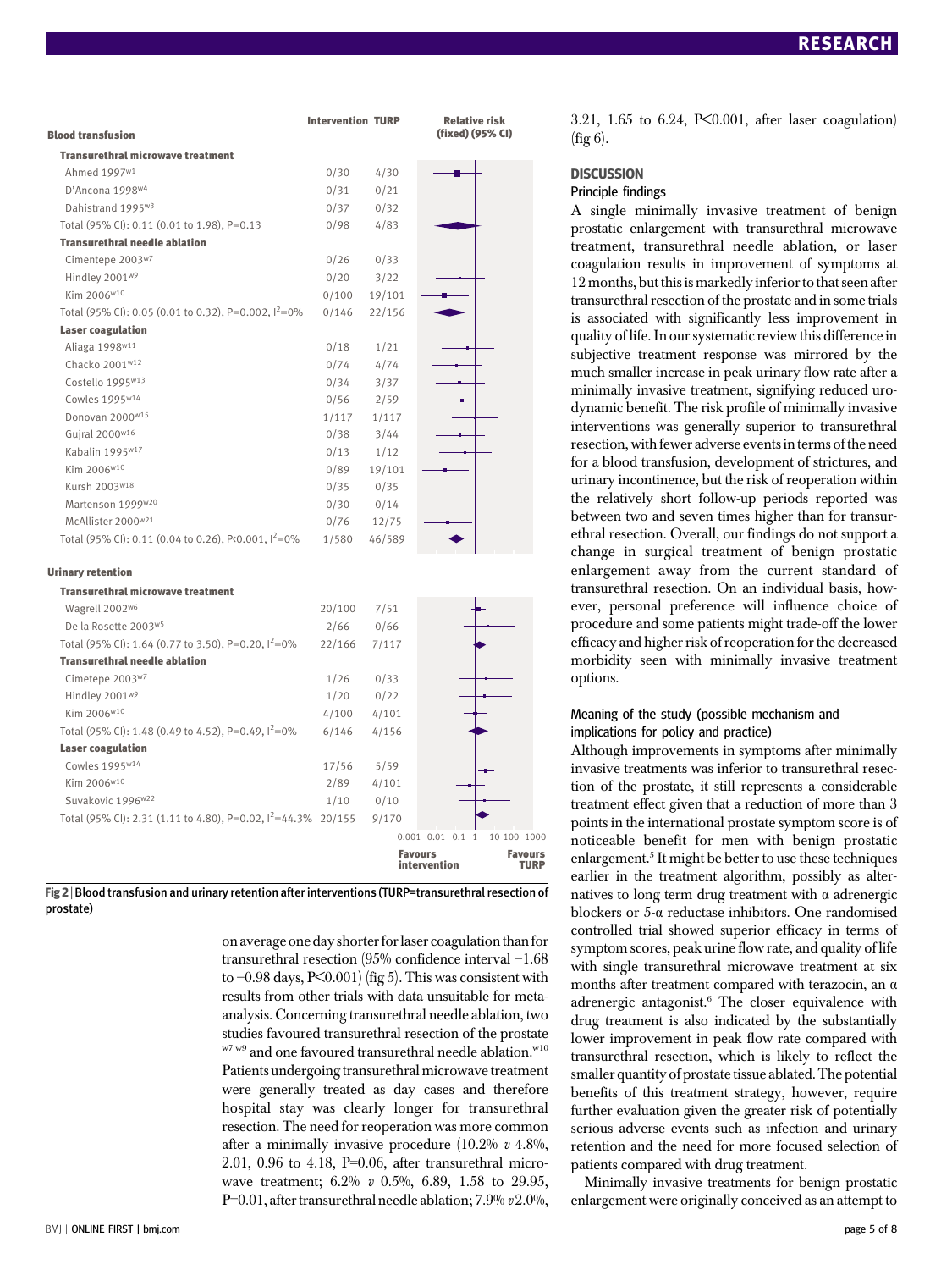| Loss of ejaculation                                       | <b>Intervention TURP</b> |        | <b>Relative risk</b><br>(fixed) (95% CI) |
|-----------------------------------------------------------|--------------------------|--------|------------------------------------------|
| <b>Transurethral microwave treatment</b>                  |                          |        |                                          |
| Ahmed 1997 <sup>w1</sup>                                  | 4/18                     | 12/19  |                                          |
| De la Rosette 2003 <sup>w5</sup>                          | 14/46                    | 32/42  |                                          |
| Total (95% CI): 0.39 (0.25 to 0.59), P<0.01, $I^2=0\%$    | 18/64                    | 44/61  |                                          |
| <b>Transurethral needle ablation</b>                      |                          |        |                                          |
| Cimentepe 2003 <sup>w7</sup>                              | 0/26                     | 16/33  |                                          |
| Hill 2004 <sup>w8</sup>                                   | 0/65                     | 23/56  |                                          |
| Kim 2006 <sup>w10</sup>                                   | 5/100                    | 39/101 |                                          |
| Total (95% CI): 0.08 (0.03 to 0.17), P<0.01, $1^2$ =22.7% | 5/191                    | 78/190 |                                          |
| <b>Laser coagulation</b>                                  |                          |        |                                          |
| Costello 1995w13                                          | 2/16                     | 8/11   |                                          |
| Kabalin 1995 <sup>w17</sup>                               | 1/12                     | 9/10   |                                          |
| Kim 2006 <sup>w10</sup>                                   | 4/89                     | 39/101 |                                          |
| Liedberg 2003 <sup>w19</sup>                              | 1/20                     | 3/11   |                                          |
| McAllister 2000 <sup>w21</sup>                            | 9/24                     | 15/24  |                                          |
| Total (95% CI): 0.22 (0.14 to 0.35), P<0.01, $I^2=69.6\%$ | 17/161                   | 74/157 |                                          |
| <b>Erectile dysfunction</b>                               |                          |        |                                          |
| <b>Transurethral microwave treatment</b>                  |                          |        |                                          |
|                                                           |                          |        |                                          |

| Ahmed 1997 <sup>w1</sup>                                           | 0/18  | 4/19   |                               |
|--------------------------------------------------------------------|-------|--------|-------------------------------|
| Dahistrand 1995 <sup>w3</sup>                                      | 0/37  | 0/32   |                               |
| De la Rosette 2003 <sup>w5</sup>                                   | 7/35  | 9/53   |                               |
| Total (95% Cl): 0.77 (0.35 to 1.73), P=0.53, l <sup>2</sup> =60.6% | 7/90  | 13/104 |                               |
| <b>Transurethral needle ablation</b>                               |       |        |                               |
| Cimentepe 2003 <sup>w7</sup>                                       | 0/26  | 4/33   |                               |
| Hill 2004 <sup>w8</sup>                                            | 2/65  | 12/56  |                               |
| Kim 2006 <sup>w10</sup>                                            | 1/100 | 13/101 |                               |
| Total (95% CI): 0.11 (0.04 to 0.34), P<0.01, $1^2$ =0%             | 3/191 | 29/190 |                               |
| <b>Laser coagulation</b>                                           |       |        |                               |
| Costello 1995w13                                                   | 0/16  | 0/11   |                               |
| Cowles 1995 <sup>w14</sup>                                         | 3/56  | 2/59   |                               |
| Kim 2006 <sup>w10</sup>                                            | 0/89  | 13/101 |                               |
| Martenson 1999w20                                                  |       |        |                               |
| Total (95% CI): 0.20 (0.07 to 0.58), P<0.01, I <sup>2</sup> =71.9% | 0/28  | 3/12   |                               |
|                                                                    | 3/189 | 18/183 |                               |
|                                                                    |       | 0.001  | 1000<br>0.01<br>10 100<br>0.1 |

#### Fig 3 | Sexual function after interventions (TURP=transurethral resection of prostate)

offer equivalent efficacy to transurethral resection without the burden and risk of operative morbidity. They have tended to be introduced in a haphazard and uncontrolled manner and have yet to find their place as

Favours intervention approved treatments in healthcare systems such as the UK NHS. The main attraction to men considering such alternative treatments is the lower risk of adverse effects and shorter recovery time. Our meta-analysis showed that transurethral microwave treatment and transurethral needle ablation are less likely to lead to major blood loss, which is of undoubted benefit to men with major comorbidities. There was also evidence of lower risk of sexual side effects such as ejaculatory disturbance and erectile dysfunction, which presumably relate to the smaller amount of tissue ablation and the lower temperatures used. This result should be interpreted with caution given the lack of data on sexual activity before treatment, although in randomised controlled trials the two groups should be balanced at baseline. Avoidance of these adverse effects was balanced by increases in others, particularly the need for continued catheterisation and reoperation. Laser coagulation was associated with a higher risk of urinary retention, which might reflect prostatic oedema subsequent to tissue necrosisw13 and this might also explain the higher rate of urinary tract infection after this procedure.<sup>7</sup> The durability of symptomatic benefit after minimally invasive treatments was poor compared with transurethral resection, with rates of reoperation over 12 months of 11%, 8%, and 7% for laser coagulation, transurethral microwave treatment, and transurethral needle ablation, respectively, compared with an absolute rate of 3% for patients after transurethral resection. This represents a major disadvantage of these techniques, particularly if the rate of treatment failure continues to increase with longer follow-up, as suggested by several studies reporting outcome at two and five years after transurethral microwave treatment.w8 w9 w18 w20 w21 This finding provides a further argument against these technologies as alternatives to transurethral resection but might favour their use as a preliminary treatment, with transurethral resection used for treatment failures. Trials of incorporating repeated treatments with minimally invasive devices should perhaps be encouraged.

Transurethral microwave treatment, transurethral needle ablation, and laser coagulation were associated with shorter duration of operation and hospital stay, and transurethral microwave treatment can even be carried out as a day procedure, which might be advantageous to

| <b>Duration of operation (minutes)</b>                         | No in<br>group | <b>Intervention</b><br>Mean (SD) | No in<br>group | <b>TURP</b><br>Mean (SD) |                |              | <b>Weighted mean</b><br>difference<br>(fixed) (95% CI) |    |                        |
|----------------------------------------------------------------|----------------|----------------------------------|----------------|--------------------------|----------------|--------------|--------------------------------------------------------|----|------------------------|
| <b>Transurethral microwave treatment</b>                       | $\Omega$       |                                  | $\mathbf{0}$   |                          |                |              |                                                        |    |                        |
| <b>Transurethral needle ablation</b>                           |                |                                  |                |                          |                |              |                                                        |    |                        |
| Cimentepe 2003 <sup>w7</sup>                                   | 33             | 55.90 (12.40)                    | 26             | 44.30 (7.80)             |                |              |                                                        |    |                        |
| Total (95% Cl): 11.60 (6.41 to 16.79), P<0.01                  | 33             |                                  | 26             |                          |                |              | ۰                                                      |    |                        |
| <b>Laser coagulation</b>                                       |                |                                  |                |                          |                |              |                                                        |    |                        |
| Cowles 1995 <sup>w14</sup>                                     | 56             | 23.40 (11.10)                    | 59             | 45.20 (21.50)            |                |              | $\mathbf{H}$                                           |    |                        |
| Suvakovic 1996 <sup>w22</sup>                                  | 10             | 18.90 (8.80)                     | 10             | 20.10(6.20)              |                |              |                                                        |    |                        |
| Total (95% Cl): -12.24 (-16.78 to -7.79), P<0.01, $1^2$ =94.9% | 66             |                                  | 69             |                          |                |              |                                                        |    |                        |
|                                                                |                |                                  |                |                          | $-100$         | $-50$        | $\Omega$                                               | 50 | 100                    |
|                                                                |                |                                  |                |                          | <b>Favours</b> | intervention |                                                        |    | <b>Favours</b><br>TURP |

Favours TURP

Fig 4 <sup>|</sup> Duration of operation (TURP=transurethral resection of prostate)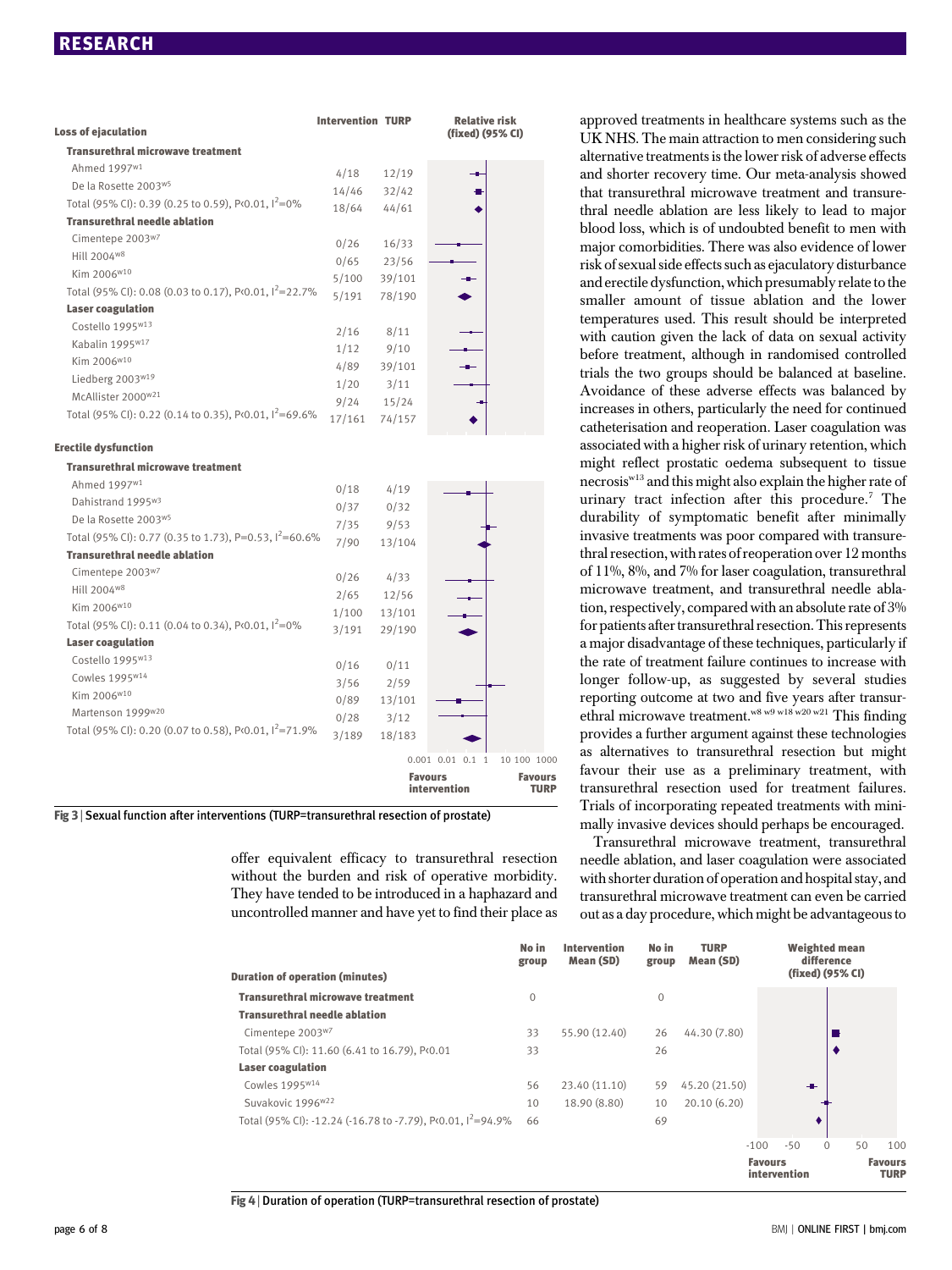| Length of hospital stay (days)                             | No in<br>group | <b>Intervention</b><br>Mean (SD) | No in<br>group | <b>TURP</b><br>Mean (SD) |                |                | <b>Weighted mean</b><br>difference<br>(fixed) (95% CI) |   |                               |
|------------------------------------------------------------|----------------|----------------------------------|----------------|--------------------------|----------------|----------------|--------------------------------------------------------|---|-------------------------------|
| <b>Transurethral microwave treatment</b>                   |                |                                  |                |                          |                |                |                                                        |   |                               |
| De la Rosette <sup>w5</sup>                                | 78             | 0.00(0.16)                       | 66             | 5.30(3.40)               |                | $\blacksquare$ |                                                        |   |                               |
| Total (95% Cl): -5.30 (-6.12 to -4.48), P<0.01             | 78             |                                  | 66             |                          |                | ٠              |                                                        |   |                               |
| <b>Transurethral needle ablation</b>                       | $\mathbf{0}$   |                                  | $\mathbf{0}$   |                          |                |                |                                                        |   |                               |
| <b>Laser coagulation</b>                                   |                |                                  |                |                          |                |                |                                                        |   |                               |
| Cowles 1995 <sup>w14</sup>                                 | 56             | 1.80(1.10)                       | 59             | 3.10(0.90)               |                |                |                                                        |   |                               |
| McAllister 2000 <sup>w21</sup>                             | 76             | 2.70(2.22)                       | 75             | 4.30(4.42)               |                |                | $-$                                                    |   |                               |
| Total (95% CI): -1.33 (-1.68 to -0.98), P<0.001, $1^2$ =0% | 132            |                                  | 134            |                          |                |                |                                                        |   |                               |
|                                                            |                |                                  |                |                          | $-10$          | $-5$           | $\Omega$                                               | 5 | 10                            |
|                                                            |                |                                  |                |                          | <b>Favours</b> | intervention   |                                                        |   | <b>Favours</b><br><b>TURP</b> |



patients, society, and healthcare providers.<sup>8</sup> This, together with the lower risk of serious complications, suggests that minimally invasive treatments might offer significant cost savings over transurethral resection, but the importance of these savings would need to be set against differences in effectiveness and subsequent treatment costs such as need for reoperation and safety within a formal economic evaluation. In addition, better managed pathways and improved perioperative care might mitigate against these perceived advantages of minimally invasive treatments.

#### Strengths and limitations

We could not assess the clinical effectiveness of other minimally invasive treatments—such as high intensity

| Reoperation                                                      | <b>Intervention TURP</b> |       | <b>Relative risk</b><br>(fixed) (95% CI)                 |
|------------------------------------------------------------------|--------------------------|-------|----------------------------------------------------------|
|                                                                  |                          |       |                                                          |
| <b>Transurethral microwave treatment</b>                         |                          |       |                                                          |
| Ahmed 1997 <sup>w1</sup>                                         | 1/30                     | 0/30  |                                                          |
| D'ancona 1998 <sup>w4</sup>                                      | 6/31                     | 1/21  |                                                          |
| Dahistrand 1993 <sup>w2</sup>                                    | 4/39                     | 1/40  |                                                          |
| Dahistrand 1995 <sup>w3</sup>                                    | 4/37                     | 4/32  |                                                          |
| De la Rosette 2003 <sup>w5</sup>                                 | 7/78                     | 3/66  |                                                          |
| Total (95% Cl): 2.01 (0.96 to 4.18), P=0.06, l <sup>2</sup> =0%  | 22/215                   | 9/189 |                                                          |
| <b>Transurethral needle ablation</b>                             |                          |       |                                                          |
| Cimentepe 2003 <sup>w7</sup>                                     | 2/26                     | 0/33  |                                                          |
| Hill 2004 <sup>w8</sup>                                          | 9/65                     | 1/56  |                                                          |
| Hindley 2001 <sup>w9</sup>                                       | 2/20                     | 0/22  |                                                          |
| Kim 2006 <sup>w10</sup>                                          | 0/100                    | 0/101 |                                                          |
| Total (95% CI): 6.89 (1.58 to 29.95), P=0.01, $1^2$ =0%          | 13/211                   | 1/212 |                                                          |
| <b>Laser coagulation</b>                                         |                          |       |                                                          |
| Chacko 2001 <sup>w12</sup>                                       | 7/74                     | 1/74  |                                                          |
| Costello 1995w13                                                 | 5/34                     | 2/37  |                                                          |
| Cowles 1995 <sup>w14</sup>                                       | 2/56                     | 0/59  |                                                          |
| Gujral 2000 <sup>w16</sup>                                       | 3/38                     | 4/44  |                                                          |
| Kabalin 1995w17                                                  | 2/13                     | 1/12  |                                                          |
| Kim 2006 <sup>w10</sup>                                          | 1/89                     | 0/101 |                                                          |
| Kursh 2003 <sup>w18</sup>                                        | 6/35                     | 0/35  |                                                          |
| Martenson 1999w20                                                | 6/30                     | 1/14  |                                                          |
| McAllister 2000 <sup>w21</sup>                                   | 3/76                     | 0/75  |                                                          |
| Total (95% Cl): 3.21 (1.65 to 6.24), P<0.001, l <sup>2</sup> =0% | 35/445                   | 9/451 |                                                          |
|                                                                  |                          |       | $0.001$ $0.01$ $0.1$ 1<br>10 100 1000                    |
|                                                                  |                          |       | <b>Favours</b><br><b>Favours</b><br>intervention<br>TURP |

Fig 6 <sup>|</sup> Number of patients who underwent reoperation (TURP=transurethral resection of prostate)

focused ultrasound, water thermotherapy, and transurethral ethanol ablation of prostate—because of the limited data available. If these techniques seem to hold promise, methodologically sound randomised controlled trials comparing them with current practice would be necessary.

Also we could not assess the extent of publication bias as most of the available evidence (53 randomised controlled trials) was excluded because it was reported only in abstract form. Unpublished reports tend to show less positive results<sup>9</sup> and so the exclusion of these abstracts might have introduced bias in favour of the newer interventions. Although 22 trials were eligible, most had suboptimal reporting or methods and recruited small numbers of patients, with many failing to report point estimates and measures of variability, hinderingthe calculation of a weighted mean difference. Ifthese details were made available, effect sizes might be different. This is another reason why adherence by authors and journals to CONSORT guidelines would greatly aid the conduct of robust meta-analyses.

Heterogeneity in results for the primary outcome measure of reduction in symptom score presented problems in deriving a valid meta-analysis, which we overcame by using a random effects model. Clinical reasons for this heterogeneity include differences in baseline symptoms score between studies and failure to control for other variables that might result in greater symptomatic improvement, such as initial prostate volume and the presence of urodynamic obstruction.

Other methodological limitations resulted from variation in inclusion criteria, operative technique, and treatment protocols between trials investigating the same technology. This was particularly true for laser coagulation, for which many trials failed to report power settings, temperature, and site or duration of laser application. Such limited descriptions of technologies made it hard to determine whether they were truly minimally invasive or involved some immediate tissue removal. This is an important possible explanation for the statistical heterogeneity that was common to some of the analyses.

Though our conclusions generally concur with the other recently published reviews,<sup>1011</sup> we found some differences in effect estimates but the direction of effect